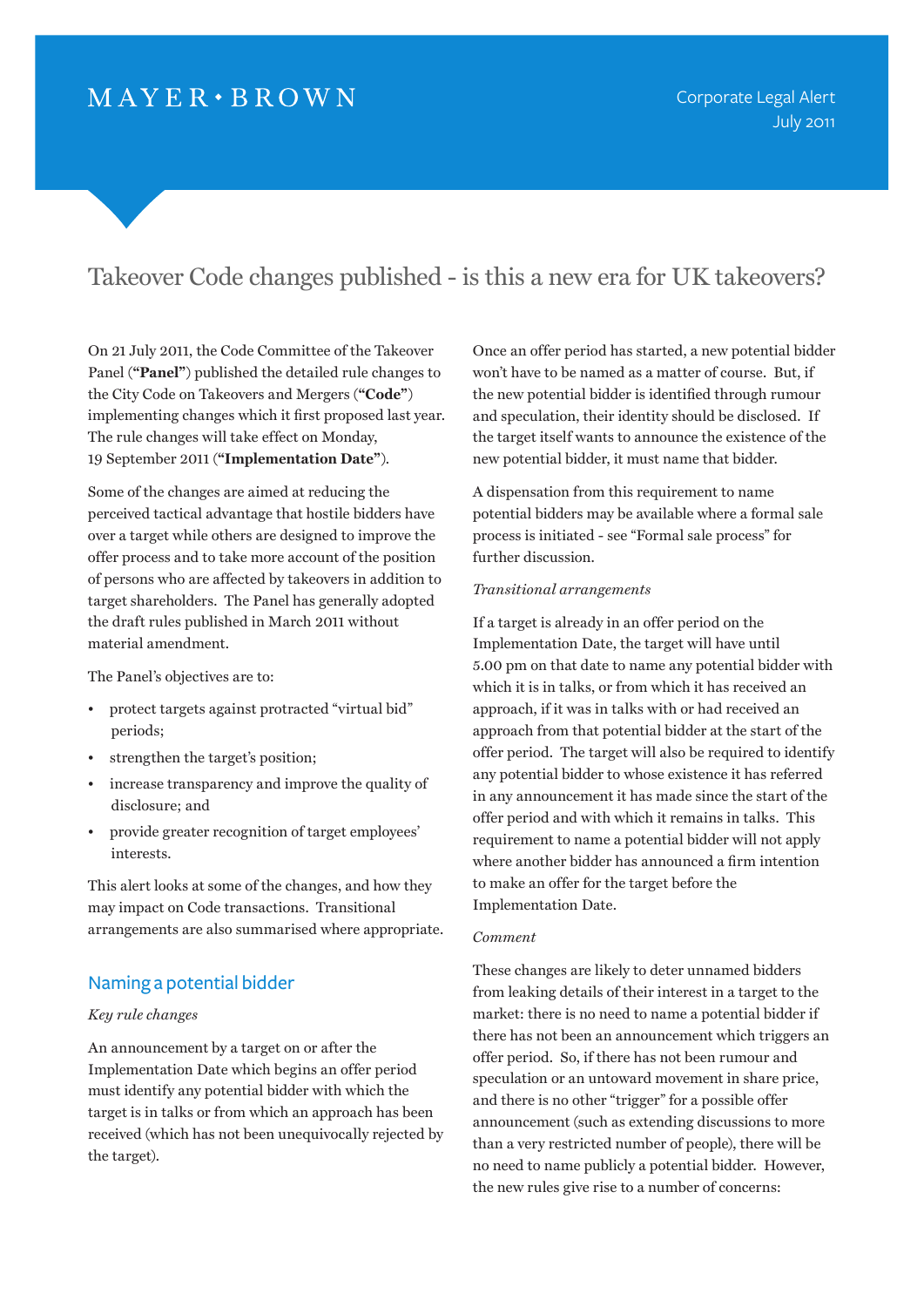- potential bidders may be put off if they run the risk of being publicly named at an early stage in the process (and through no fault of their own), with the effect that they either decide not to make an approach to the target at all, or they elect to withdraw should a leak occur. A potential bidder may prefer to drop out of the process rather than run the risk of being associated with a "failed" bid. This may be a particular concern for private equity bidders, but is also relevant to other potential bidders; and
- there have been suggestions that a bidder which is at an advanced stage in its bid preparations could use the new rules to its advantage to flush out any competition - if information about the first bidder were to be leaked which prompts the need for a possible offer announcement, any other potential bidders will either have to be named publicly, or withdraw.

If a potential bidder is in talks with or has made an approach to a target, and that target is in an offer period on the Implementation Date, the potential bidder should consider whether the target is required to name it publicly under the transitional arrangements described above, and if so, whether it is willing to be publicly named as a potential bidder or whether it will instead withdraw from the process.

# A potential bidder must "put up or shut up"

#### *Key rule changes*

Any potential bidder first identified on or after the Implementation Date will have 28 days to either: (i) announce a firm intention to make an offer; or (ii) announce that it will not make an offer, unless the Panel has consented to an extension of the deadline. This is often referred to as a put up or shut up, or PUSU, deadline.

The 28 day deadline will not apply or will cease to apply if another bidder has already announced, or subsequently announces (before the relevant deadline) a firm intention to make an offer for the target. This is consistent with the way the put up or shut up regime currently works.

Each potential bidder will be subject to its own deadline - so, if the identities of two or more potential bidders are announced on different days, they will be subject to different deadlines. If the target wants a common deadline for all possible bidders, it will have to request deadline extensions as appropriate.

The Panel will normally consent to an extension of the PUSU deadline if requested to do so by the target board and after taking account of all relevant factors including the status of negotiations between the target and potential bidder and the anticipated timetable for completion. A target board may request different deadline extensions for different potential bidders, or an extension for one potential bidder but not others.

A dispensation from this requirement to "put up or shut up" within 28 days may be available where a formal sale process is initiated by the target board - see "Formal sale process" for further discussion.

## *Transitional arrangements*

If a target is already in an offer period on the Implementation Date, any potential bidder which has been identified in an announcement on or before that date (including any potential bidder named on the Implementation Date to comply with the transitional arrangements described under "Naming a potential bidder") will have until 5.00 pm on Monday 17 October 2011 to (i) announce a firm intention to make an offer; or (ii) announce that it will not make an offer, unless the Panel has consented to an extension to the deadline. This will not apply where another bidder has announced a firm intention to make an offer before either the Implementation Date or 5.00 pm on 17 October 2011.

## *Comment*

Given the relatively short timeframe in which potential bidders will have to announce a firm intention to make an offer, any potential bidder will need to be relatively far advanced in its bid preparations before approaching the target.

Bidders undertaking pre-approach due diligence, or looking to advance financing discussions pre-approach, will need to be careful about the number of parties they enter into discussions with - if the bidder extends discussions to more than a very restricted number of people (the "six person" rule), this could in turn force it to make an early announcement and start the 28 day period.

If a bidder is not in a position to announce a firm intention to make an offer within the 28 day period, it will either have to pull out, or ask the target to apply for an extension to the deadline. The Panel will normally give its decision shortly before the relevant deadline is due to expire, not at the outset of the 28 day period. The Panel's reasoning for making a decision towards the end of the 28 day period is that: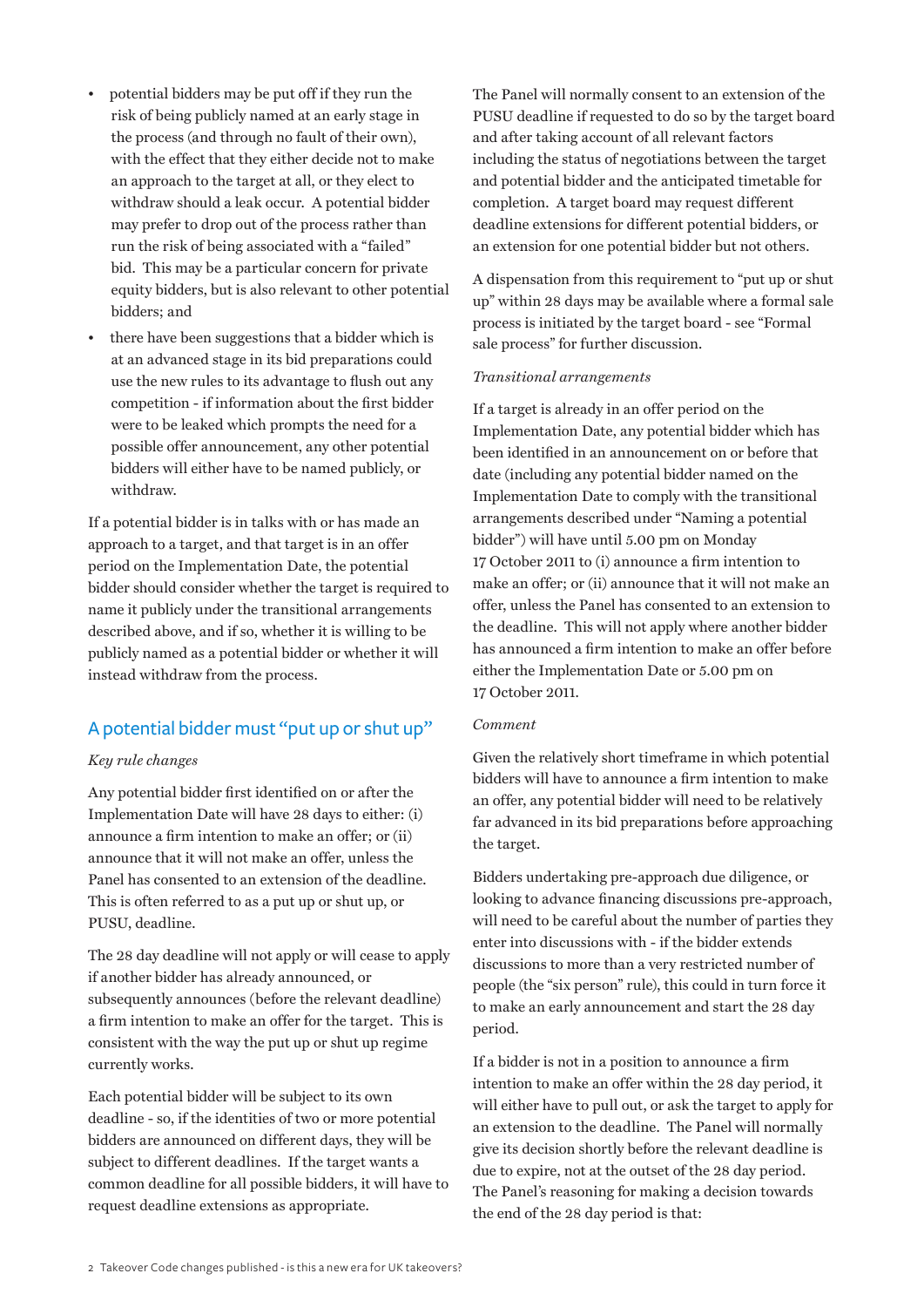- the status of negotiations will change during the period, and the Panel wants to be able to make its decision on the basis of the status of negotiations at the end of the period; and
- granting an extension at the beginning of the period will not reduce a bidder's tactical advantage over a target. Granting an extension at the end of the period helps redress the balance in favour of the target.

The 28 day timeframe could prove a challenge on complex transactions, particularly those which have a cross-border element, involve share exchange consideration, or involve complex financing arrangements. In many cases, it will be clear from the outset that the 28 day period will be very difficult, or even unachievable. A potential bidder will then have to decide whether to spend time and money advancing its bid preparations in the knowledge that these will be wasted if the Panel does not grant an extension towards the end of the 28 day period. Aside from the wasted resources, there is also reputational risk with being associated with a "failed bid". A potential bidder may prefer to withdraw from the process rather than be seen to spend time and money on a bid where the current timetable is unachievable and there is no guarantee that the timetable will be extended. This may be a particular concern for private equity bidders, but is also relevant to other potential bidders.

# Formal sale process

# *New rules will not apply to a formal sale process*

Before a bidder has announced a firm intention to make an offer in relation to a target, if the target board announces that it is seeking one or more potential bidders by means of a formal sale process, the Panel will normally grant a dispensation from the requirements (i) to name potential bidders and (ii) for them to "put up or shut up" within 28 days.

See "General ban on offer-related arrangements" in relation to inducement fee arrangements that may be entered into in the context of a formal sale process.

#### *Comment*

This is a logical and appropriate exception but may be of little use in practice. It will not apply if (as is not uncommon) targets want to keep their options open and refer to a range of options which might include a formal sale process, rather than tie themselves specifically to a formal sale process.

# General ban on offer-related arrangements

## *Key rule changes*

A general ban on deal protection measures and inducement fees will be introduced, with certain limited exceptions. This ban will extend to any "offerrelated arrangement" between the target and a bidder (or persons acting in concert with them) in connection with an offer. An "offer-related arrangement" is broadly defined and will catch a variety of agreements, arrangements and commitments including, for instance, implementation, exclusivity and break fee agreements. This general ban on deal protection measures and inducement fees is a reversal of developments which have taken place in recent years.

Matters excluded from the scope of this prohibition include:

- confidentiality undertakings (although these must not contain other provisions which are themselves prohibited under the Code, such as provisions preventing the target board from publicly identifying the potential bidder);
- a commitment not to solicit employees, customers or suppliers;
- a commitment to provide information or assistance in relation to obtaining regulatory clearances;
- irrevocable commitments and letters of intent;
- any agreement or arrangement which imposes obligations only on a bidder (other than in the context of a reverse takeover), such as a reverse break fee or a standstill agreement; and
- any agreement relating to any existing employee incentive arrangement.

In the case of a hostile offer, the Panel will normally consent to a target entering into an inducement fee arrangement with one or more "white knight" bidders, as long as the aggregate amount of inducement fees that may be paid by the target is de minimis (i.e. normally no more than 1% of the value of the target) and is only payable if an offer becomes or is declared wholly unconditional.

In the case of a formal sale process, the Panel will normally grant a dispensation from the prohibition to allow a target to enter into an inducement fee arrangement with one bidder at the time of its announcement of a firm intention to make an offer. Again, this must be de minimis and only payable if an offer becomes or is declared wholly unconditional.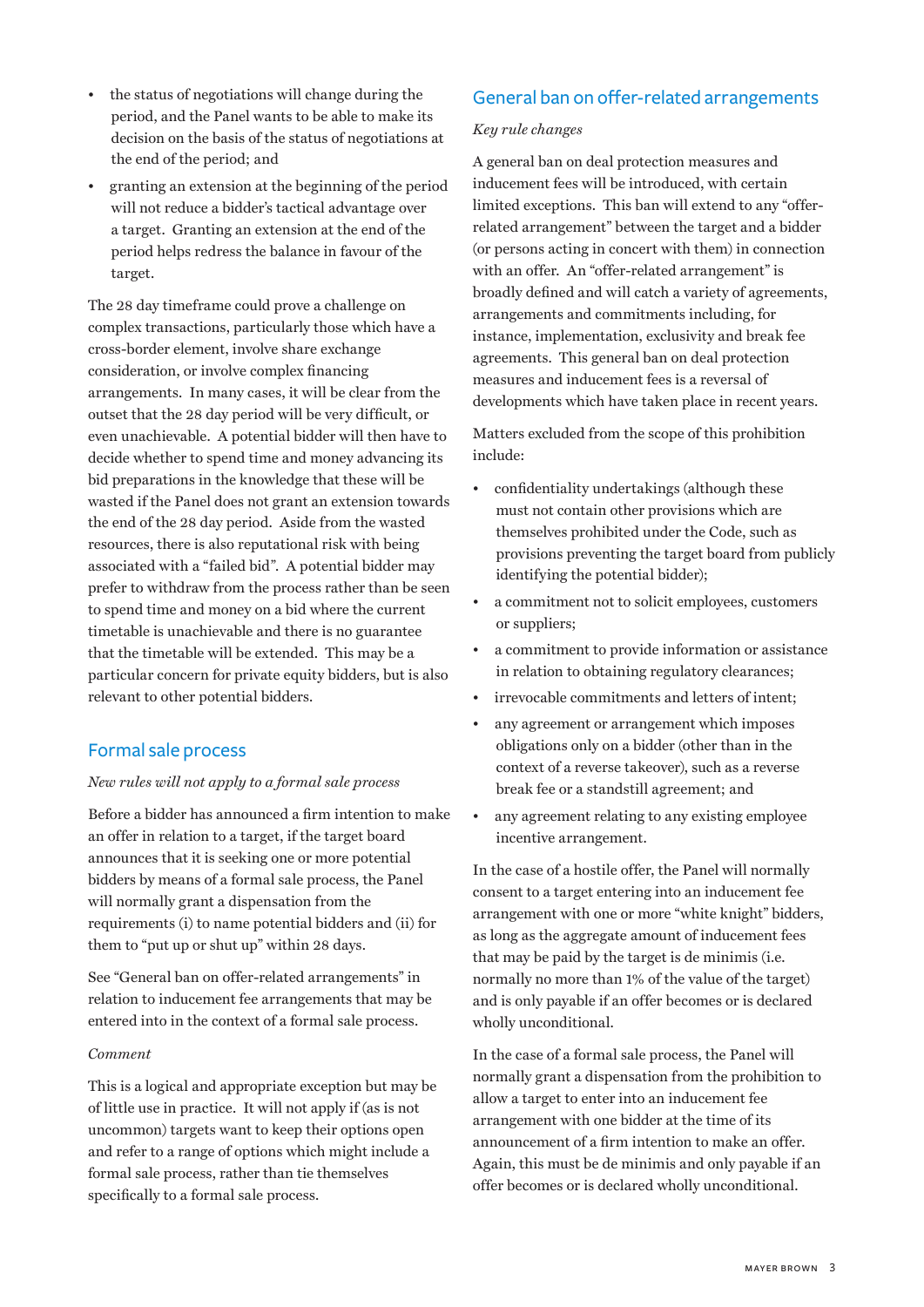#### *Transitional arrangements*

The general ban on inducement fees and other offerrelated arrangements will apply with effect from the Implementation Date. Any inducement fee or other offer-related arrangement entered into before that date will not be subject to the ban.

## *Comment*

It will be interesting to see the extent to which deal protection measures are used in the run up to the Implementation Date. As the Implementation Date moves closer, it may be increasingly difficult for bidders to insist on the usual suite of deal protection measures. Target boards will have to consider very carefully before agreeing to any deal protection measures which will be banned from the Implementation Date.

With the prohibition of deal protection measures, there may be a greater focus on other measures to secure a bidder's position, such as stakebuilding (which has become easier following the 2006 abolition of the Rules Governing the Substantial Acquisition of Shares). Contractual offers may again become more popular than schemes of arrangement, as stakebuilding is more effective in the context of a contractual offer.

# Schemes of arrangement

# *Key rule changes*

As already mentioned under "General ban on offerrelated arrangements", implementation agreements will no longer be allowed. Instead, the Code will provide that, where the target board agrees to its recommendation being included in the bidder's announcement of a firm intention to make an offer by means of a scheme, the target must ensure that the scheme circular is sent to shareholders within 28 days of that announcement (unless the target board subsequently withdraws its recommendation).

The target and bidder will be allowed to agree the following as conditions to the scheme:

- a long-stop date by which the scheme must be implemented; and
- a specific date by which the shareholder meetings and court sanction hearing must be held (unless extended by agreement between the bidder and target). The dates must be no more than 21 days after the expected date of the relevant meeting, as set out in the scheme circular.

The target must also ensure that the circular sets out the expected timetable for the scheme. The target must implement the scheme in accordance with that timetable (subject to any changes announced by the target) unless:

- the target board withdraws its recommendation;
- the target board announces its decision to propose an adjournment of a shareholder meeting or court sanction hearing;
- a shareholder meeting or the court sanction hearing is otherwise adjourned; or
- any condition to the scheme (including a condition as to the long-stop date and dates for the shareholder meetings and court sanction hearing referred to above) is invoked by the bidder in accordance with the Code.

Where one of these exceptions applies, or the Panel considers the target has not implemented the scheme in accordance with the published timetable, the Panel will normally allow the bidder to switch to a contractual offer with an acceptance condition set at up to 90% of the shares to which the offer relates.

## *Transitional arrangements*

If a bidder announces a firm intention to make an offer to be implemented by means of a scheme, and the announcement is made before the Implementation Date, the current rules will apply. If the announcement is made on or after the Implementation Date, the new rules will apply.

#### *Comment*

Schemes of arrangement have become the more common deal structure in recent years. Although the scheme process is run by the target, bidders have sought to obtain a degree of control over the scheme process through the use of implementation agreements. Whilst bidders will lose some of this control, the new rules will provide them with the comfort they previously enjoyed through contractual measures, but without all the excesses that have developed to the disadvantage of the target.

# Offer documents and target board circulars

# *Key rule changes*

Various changes are being made in relation to the contents of offer documentation, in particular the offer document and the target circular. The bidder and target will have to disclose their estimated aggregate fees and expenses incurred in connection with the offer,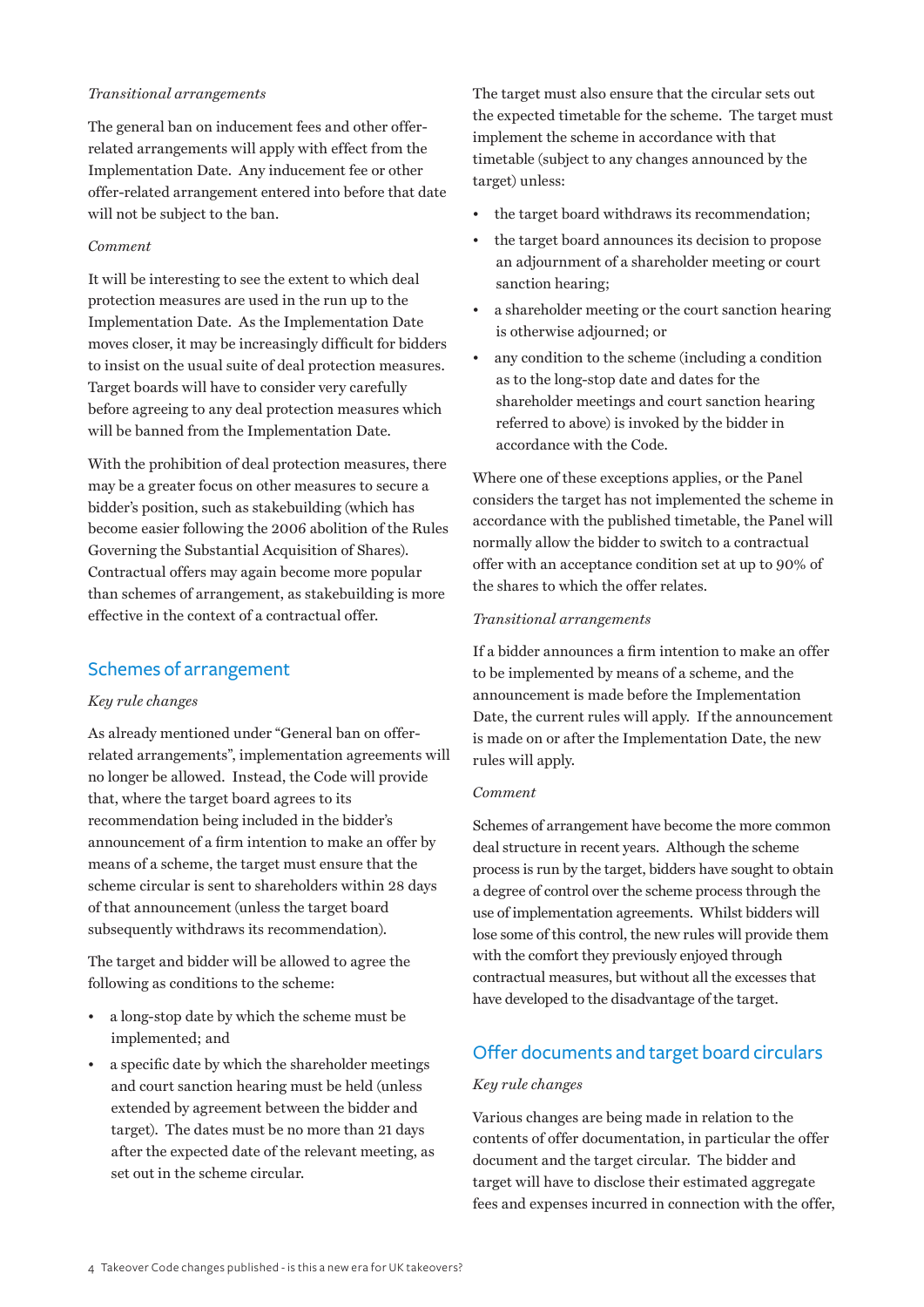as well as the estimated fees and expenses incurred in relation to financing arrangements, financial and corporate broking advice, legal advice, accounting advice, PR advice, other professional services (including management consultants, actuaries and other specialist valuers) and other costs and expenses.

In the case of variable fee arrangements, estimates of the maximum and minimum amounts payable should be disclosed. Where the fee is uncapped (for example if the fee relates directly to the final value of the offer or will be calculated on a "time cost" basis) an estimate should be given together with an indication of the nature of the arrangement. If the arrangement sets out circumstances in which the fee will increase (for example where an offer is revised or a competitive situation arises), the higher amount will not have to be disclosed unless and until those circumstances arise.

Where the fees and expenses payable (or actually paid) within a particular category are likely to exceed (or have exceeded) the estimated maximum amount disclosed by 10% or more, this must be disclosed to the Panel. The Panel may require public disclosure of the revised estimate or final amount, as applicable.

Increased disclosure will also be required in relation to the bidder's financials and financing of the offer, irrespective of the form of consideration payable under the offer. Detailed financial information on the bidder will have to be disclosed in all offers, not just securities exchange offers. An exception to this is changes in the financial or trading position since the end of the last financial period for which either audited financial information or interim financial information has been published, which will not be required for a cash offer. Offer documents will have to include details of the website address where the audited accounts, interim statements and preliminary announcements of the parties for the last two financial years (a reduction from the current three year requirement) have been published, and a statement that the accounts, interim statements and preliminary announcements have been incorporated into the offer document by reference to the website.

All offer documents will need to contain summary details of ratings and outlooks publicly accorded to the bidder and the target before the offer period, any changes during the offer period, and a summary of the reasons given for those changes.

Additional disclosure will also be needed in relation to financing of the offer, and all documents relating to the financing arrangements for the offer will need to be put on display. Display documents will need to be published on a website but will no longer need to be available for inspection. Certain documents (including relating to the financing of the offer, and irrevocable undertakings) will need to be published on a website earlier than is the case now, namely by 12 noon on the business day following the announcement of a firm intention to make an offer, rather than from the time the offer document or target circular is published.

#### *Transitional arrangements*

If the initial offer document is published before the Implementation Date, the offer document, target board circular and any other documents published in relation to the offer will have to comply with the current provisions of the Code (even if the target board circular or any revised offer document is published after the Implementation Date). Where the initial offer document is published after the Implementation Date, the offer document and any subsequent offer documentation will have to comply with the provisions of the revised Code.

#### *Comment*

From a practical perspective, there may be an incentive for bidders to publish their offer document before the Implementation Date. If it looks like the offer document may not be published before the Implementation Date, it may be advisable to take an early decision that it will be published after the Implementation Date and work on the basis that it will need to comply with the new rules.

# The target board's opinion on the offer

#### *Key rule change*

The Code will be amended to make it clear that the Code does not limit the factors that the target board may take into account in giving its opinion on an offer. In particular, when giving its opinion, the Code will make it clear that the target board is not required to consider the offer price as the determining factor and is not precluded by the Code from taking into account any other factors which it considers relevant.

#### *Transitional arrangements*

The target board's opinion will be set out in the target's circular, and the transitional arrangements set out under "Offer documents and target board circulars" will apply.